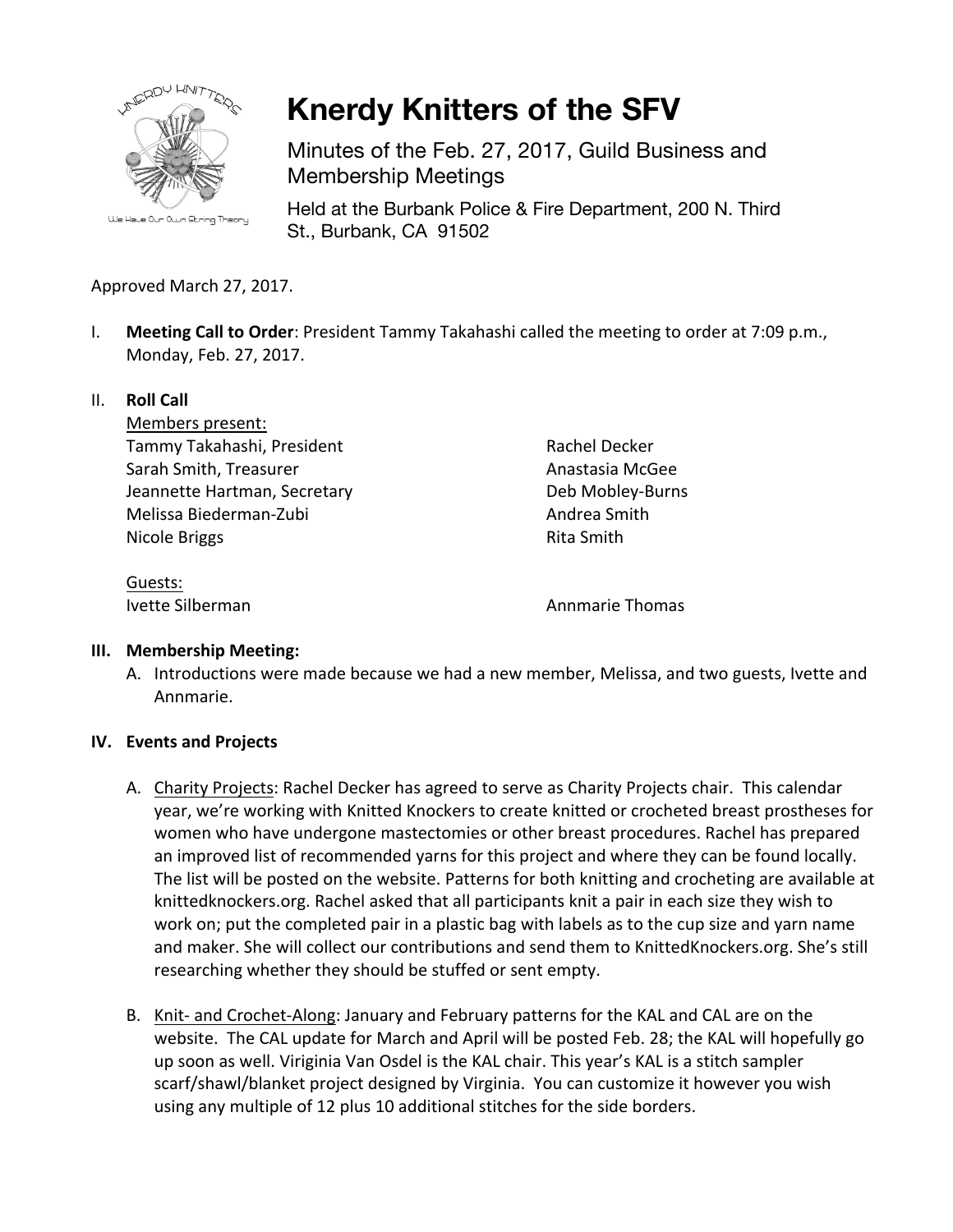Anastasia is the CAL chair. The CAL pattern uses multiples of 24 stitches and can be adapted to a variety of items. It uses single, double and half double crochet and has instructions for doing the project in multiple colors and teaches how to change colors as you work.

- C. Design Circle: The next meeting will be held Friday, Feb. 17, at Virginia's home. This membersonly group is for people who are or want to become knit or crochet designers. The sevenmember group is working on a pattern book that will be sold as a fundraiser for the Knerdy Knitters.
- D. Yarn Crawl 2017: This annual event, hosted by more than 20 local yarn stores, will be held April 6 through 9. Participating fiber lovers get an event "passport" to be stamped and then turned in for a chance at raffle valued at more than \$500 from more than 40 sponsors. They also get free patterns; discounts on the yarns featured in the patterns; a chance to see new products; special events at each store including trunk shows and demonstrations and a chance to enter social media contests. Learn more at layarncrawl.com.
- **E.** Annual guild retreat April 21-23: If you plan to stay overnight on the guild's annual two-night retreat, please get your check for \$50, playable to the Knerdy Knitters of SFV (or via PayPal) in ASAP. We'll be staying at the Julian Country Inn. Two rooms have been reserved: one sleeps six and the second sleeps 3 or 4. It may be necessary for some people to share a bed, unless you bring a blow-up mattress. The cost of lodging for the event is estimated at \$85 for two nights, but may vary depending on the number of people who participate. Retreat activities usually include a first night reception, winery/brewery explorations and knitting. This year on Sunday, participants will be asked to bring a skill to demonstrate or share for an exchange on Sunday. Julian and nearby Ramona have yarn stores, wineries, cider mills, craft breweries and many, many other entertainments. The area is known for its apple orchards so prepare to eat pie. If you put up a deposit and then can't make it, refunds will be given until April 13. Refunds will be minus any PayPal processing charges made to the guild.
- F. LA County Fair dates and deadlines: Deadline information still hasn't been updated from 2016. The page to watch is  $http://lacf.com/competitions.$  Generally, the fair is held during the month of September. Entry forms are due in mid-May; items must be delivered to the fair in early June. They will be returned when the fair ends at the end of September.

## **V. Business Meeting:**

- **a.** Approval of Minutes: Jeannette moved and Tammy seconded the minutes of the business meeting of Jan. 23, 2017, which carried unanimously. Anastasia moved and Rita seconded the minutes of the membership meeting of Jan.23,2017, which carried unanimously.
- **b.** Finance Report: There was no formal financial report; aside from two members joining there have been no expenditures or additions to the budget.
- **c.** Newsletter: The March issue will feature a profile of The Altered Stitch. Some planned stories haven't come through as planned. The March issue may feature a story on the Danish judging system in preparation for the LA County Fair.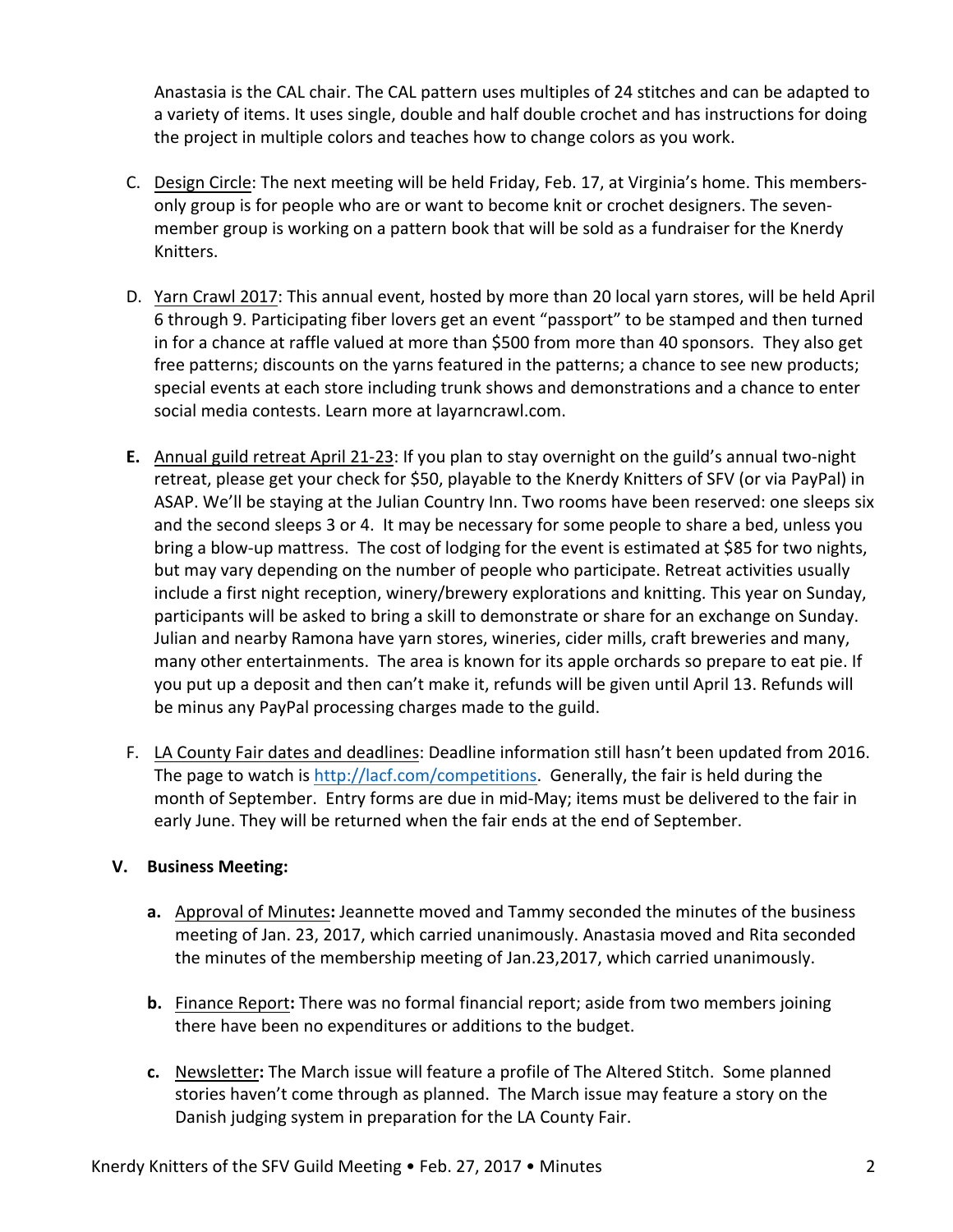#### **VI. New Business**

- **a. Volunteers sought:** Tammy asked for volunteers to do the following tasks. If you have an interested in either (or both), contact Tammy.
	- **i.** Manage the membership database: This would involve keeping lists of members and lapsed members up-to-date; sending out notices of renewals; and keeping the officers and newsletter editor informed.
	- ii. Manage the evite list: This would involve copying, pasting and updating meeting and event notices that go out to members, lapsed members and anyone who has requested information about the guild. The system is set up on Evite and isn't particularly timeconsuming, although it is often time-sensitive.
- **b. Roster for members:** An email will be going out shortly telling members about the planned roster, which will include members' names, phone number, email address and Ravelry ID. The email will ask them to inform us if there is any part of that information they do not wish to have included.
- c. Reminder to make conversation at guild events inclusive of varied beliefs and philosophies: Tammy reminded us that everyone who comes to guild events should feel welcome. This means being sensitive when the subject of politics come up that strong statements can make people feel like they don't belong or aren't respected.

#### **VII. Show and Tell:**

- a. Jeannette: a silk top-down drape front sweater; her top-down pull-over from the class that Virginia is teaching and two pairs of knitted knockers.
- b. Nicole: a red Malabrigo top-down sweater from Virginia's class and a block from the 2016 KAL that she would like to turn into a pillow with a ruffled crocheted edge.
- c. Rachel: a winged Captain America preemie hat and matching blanket that she is doing as part of the Whedon fans charity knitting events.
- d. Annmarie: a top down cardigan sweater she's recently started.
- e. Deb: a crocheted scarf using a design she invented herself and a ball of Noro yarn that she got at either the Stash Exchange or the holiday party.
- f. Rita: a gray and slate baby blanket that will have a ribbon laced into the knitting along the edge. This was done for a co-worker who changed her color scheme in mid-pregnancy.
- g. Andrea: a shawl that she has picked up and put down several times.
- h. Anastasia: showed a hooded baby sweater she's finished knitting and blocking and the start of another baby sweater with a pattern for a matching adult sweater.
- i. Melissa: a Spiderman blanket she's knitting for her step son.
- j. Ivette: a lace knit scarf and purple fingerless gloves.
- k. Tammy: just back from Stitches West, is working on a second cat hat so she can get her first, pink one back from her daughter. She showed a green and brown sock block that will allow her to knit two identical, toe-up, two at a time socks for her husband, and a kit for a cowl in red, black and gray yarns.
- VIII. **Meeting Adjournment.** Tammy adjourned the meeting at 8:30 p.m.